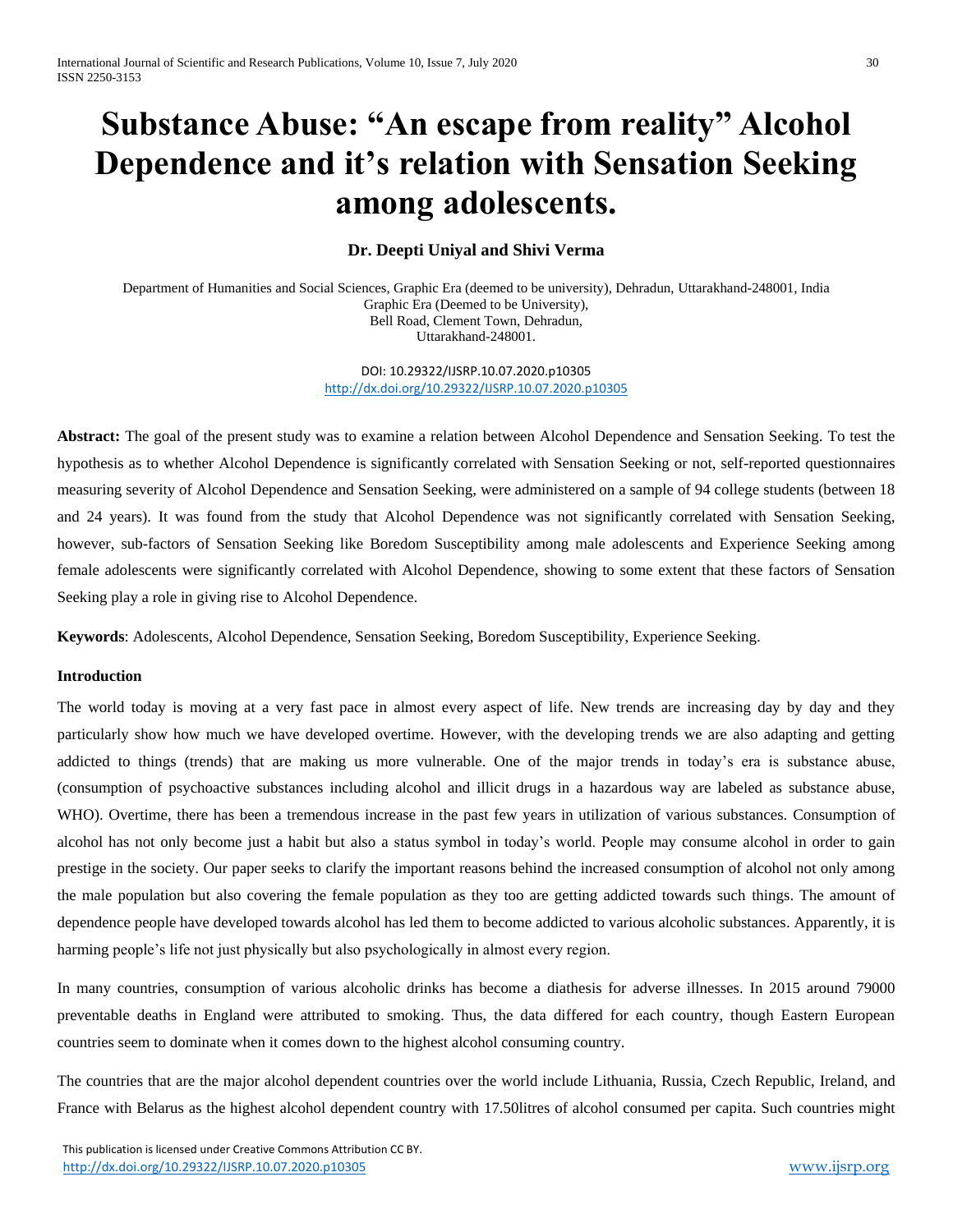show increased rates of alcohol consumption, these countries experience extreme cold weather conditions and alcohol helps in warming up the body.

In India, liquors such as spirits are preferred more over beers, According to past two decades consumption of alcohol has increased to a great extent from 1in 300 to 1 in 20. Statistics reported on alcohol and health reveal that 30 per cent of people consume alcohol regularly in India.<sup>12</sup> The largest consumer of whiskey in the world is India and it constitutes about 60% of the IMFL (Indian made foreign liquor) market.<sup>7</sup> Andhra Pradesh, Telangana, Kerala, Karnataka, Sikkim Haryana and Himachal Pradesh stand for the largest alcohol consuming states in India.<sup>7</sup>

The addiction of alcohol consumption and smoking has affected almost every age group but the most affected one is the present day's youth. According to the United Nations, Youth can be defined as a period of transition from childhood to adolescence ranging from 15-24 years of age. A recent survey ,the ESPAD conducted on the young European adults aged between 15-16 showed that around 90 per cent of young people had consumed alcohol at least once in their in lifetime with the average age of initiation of 12 and a half years; Hibell et al (2009)<sup>18.</sup> The most popular drinks among adolescents in Europe are beer and spirits with beer accounting for 40 per cent of total alcohol consumption, (30%), wine (13%) and alcopops (11%). Portugal was a notable exception, with a rising lifetime prevalence for both boys and girls from 2003 to 2007<sup>18</sup>. In general, beer was the most popular drink among boys, while spirits were more popular among girls.

The youth of India does not stay far behind in terms of using substances like alcohol or smoking cigarettes. Young males in Chennai along with areas of Meerut, Indore, Mumbai, Nagpur are high alcohol dependent states in India. An increased and repeated use or consumption of alcohol can lead to having a dependence on it, also marked by symptoms of withdrawal when relatively decreased (from previous consumption) amount of alcohol is being consumed.<sup>2</sup> . Alcohol prevalence is high among college students in Punjab and Ludhiana with a usage of 31.1 per cent<sup>11</sup>. In Mumbai, the alcohol consumption sums up to 18.8 per cent among young and older adults consuming alcoholic beverages. Organization for Economic Cooperation and Development (OECD) report in May 2015, there was an increase in alcohol use by about 55 percent between 1992 and 2012.<sup>1</sup>

Dehradun is the capital of the Indian state of Uttarakhand. It is a small city, however, during the past few years there has been an incredible change in people's behavior and the trends. One of the trends that is highly being adopted by the adolescents of Dehradun is consumption of alcohol. Our paper majorly focuses on finding the underlying reasons responsible for this changing and hazardous trend in the city of Dehradun. Saxena and colleagues conducted a study  $(2010)^{20}$  in Doiwala block, district Dehradun to assess the rate of alcohol consumption and other substances. The study included 511 male adolescents from class  $10<sup>th</sup>$  and  $12<sup>th</sup>$ . It was observed in the study that with increasing age there was also an increase in the prevalence of alcohol. Also, it was seen that the initiation of substance abuse had started at the age of 14-15 years. In 8.7 per cent cases adolescents were found to be consuming alcohol, peer pressure being one of the major reason for this. 80.2 per cent of users wanted to quit the habit of substance abuse

Juyal et al<sup>10</sup> observed substance abuse patterns among students in Dehradun district of Uttarakhand. 1094 students from class 9<sup>th</sup> to 12<sup>th</sup> were chosen from two educational institutions. It was revealed from the study that 55.3 per cent children used arecanut/ panmasala followed by tobacco. There were 26.2 per cent alcohol users. Also it was seen that 22.2 per cent of alcohol users and other substances users had consumed these substances for more than 20 days during the last month before the survey.

Zuckerman et al  $(1990)^{25}$  defined sensation seeking as the tendency to seek varied, novel, and stimulating experiences or taking risks in order to undergo such experiences. Individuals obtaining high scores on this trait often fulfill tasks that give pleasure and also have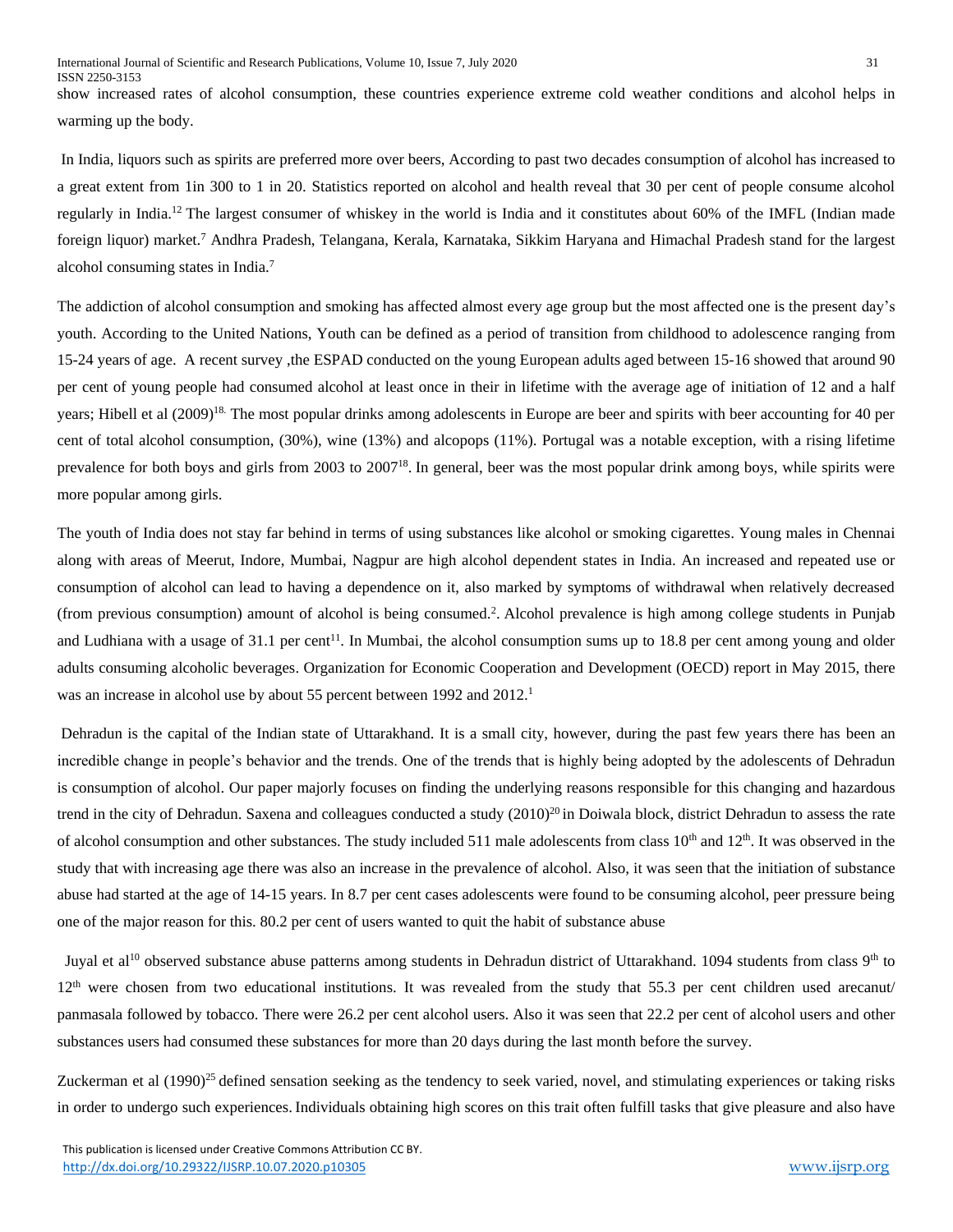difficulty to delay their gratification for the particular stimuli that give novelty experiences and lower down self-control, Gottfredson and Hirschi  $(1992)^{19}$ . Various studies conducted in US found sensation seeking to be a significant predictor of substance abuse, Stacy, Newcomb, and Bentler  $(1993)^{21}$ .

Sensation seeking is considered to be one of the major causes behind alcohol use problems. Sensation seekers are thought to use alcohol to attain stimulation. A study was conducted by Legrand and colleagues  $(2007)^{14}$  investigated the relation between sensation seeking and consumption of alcohol in French college going students. The sample consisted of 205 students. Open bar parties happening in the Reims and Paris metropolitan area were investigated. A 40 item version of the sensation seeking scale in French (form- IV) was used. Alcohol concentration was estimated by means of an AlcoSensor IVTM hand-held breath alcohol tester which were later transformed into blood-alcohol concentration. It was made clear from the study that overall trait of sensation seeking especially the subscales disinhibition and experience seeking were related to binge drinking in the college students chosen as the sample. Also, higher levels of the trait sensation seeking were observed in those attending the open bar parties. Along with sensation seeking, socio-demographic and other factors played a role in determination of alcohol use by the students

Having a lack of interest in one's environment characterized by a state of being idle is called boredom. When people lack interest in things present in the surrounding or they feel they have nothing productive to do (creating a state of restlessness) they try to get engaged in activities that are novel, or might seem to reduce the feeling of being unproductive. This is why many youngsters switch to alcohol or smoking in order to get pass their leisure time and also try out things that they are not allowed to, so that they develop some interest. Boredom susceptibility is dislike of repetition, routine and other people who are not stimulating. Wiesback et al  $(1996)^{23}$ studied sensation seeking, alcoholism and dopamine activity. Scales measuring sensation seeking were administered on 45 men having a dependence on alcohol. Among these 15 men had a favorable family history while the other 15 had an unfavorable family history and 15 men in a controlled group. The activity of the neurotransmitter dopamine was analyzed by assessing the amount of hormone responsible for growth, secreted after arousal. It was seen through results from a one-way ANOVA that both groups of men who were dependent on alcohol (with favorable and unfavorable family histories) showed high levels of boredom and the factor of boredom susceptibility had highest correlations in comparison to other factors.

Disinhibition can be defined as the tendency to express impulses. In many cases disinhibition has been observed to be related with consumption of alcohol in many people. Mccarthy et al  $(2001)^{16}$  studied anticipated (expectancy) risk for alcohol consumption and disinhibition. For the study 279 white and 200 black college students were assessed on alcohol expectancy, disinhibition and drinking behavior. The association between disinhibition and usage of alcohol were analyzed using the acquired preparedness model. The study revealed that black participants significantly scored lower on disinhibition, expectancy and drinking. Also, it was seen that alcohol expectancy mediated between disinhibition and drinking relationship.

 Experience seeking is concerned with facing or experiencing complex or novel stimulus. The novel or complex stimulus may vary from visiting different places or meeting people who are different from them. As adolescence is the prime age where young people explore a lot of new things. While exploring, they often come across many things like substance abuse which might seem novel. Thus, the continuous use of alcohol or any other substance leads the teenagers to get addicted vehemently to such things. A study conducted by Jordan and Anderson (2017)<sup>9</sup> focuses on early adolescent drinking and the risk involved with it. The study suggests that early use of alcohol or any other substance increases high risk for substance dependence.

 Thrill and adventure seeking involves engaging in activities that are highly stimulating and are characterized by fearlessness. Wilkinson et al  $(2010)^{24}$  studied the various factors related to use of alcohol. The study involved 1053 Mexican origin participants. It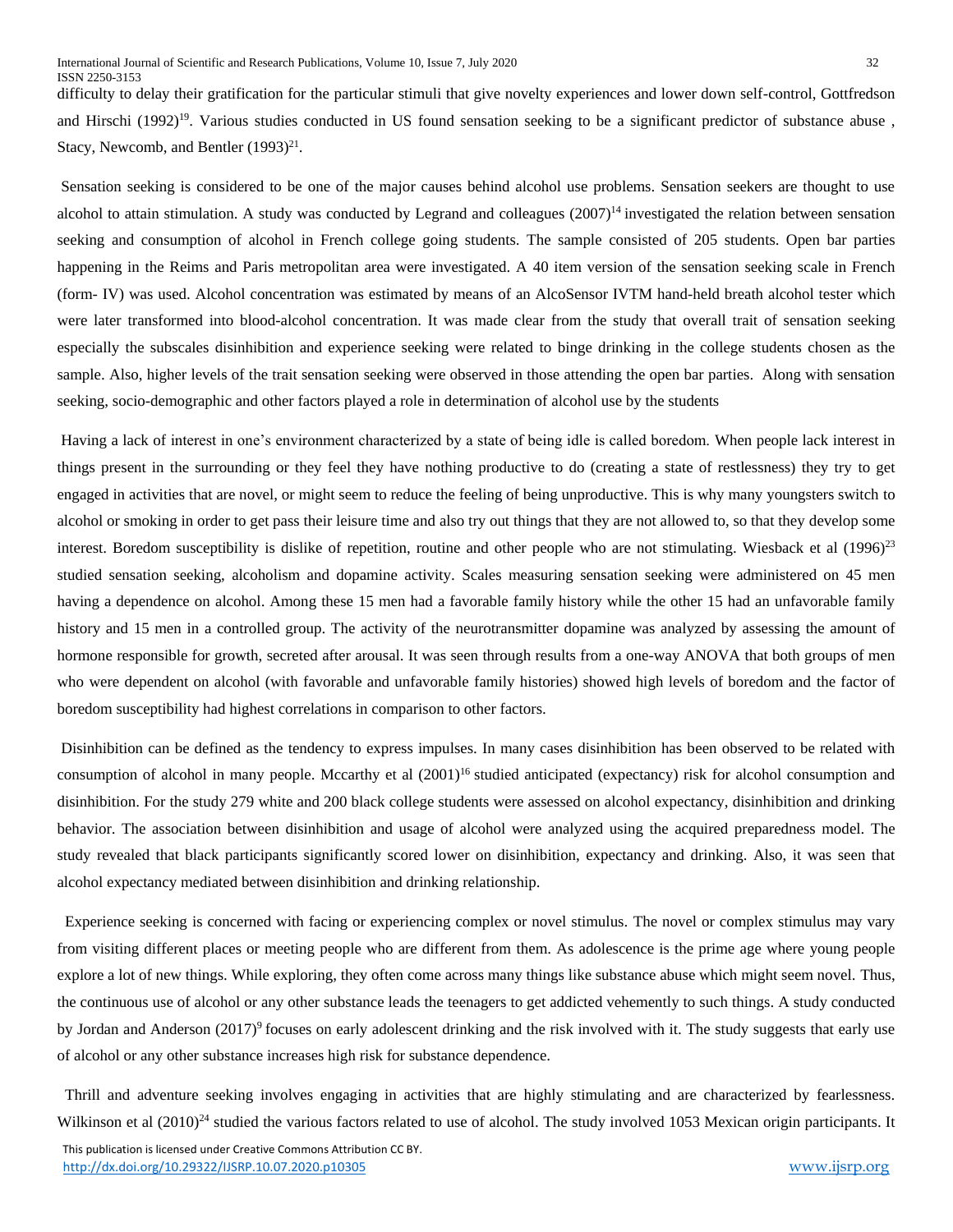was seen from the study that as sensation seeking tendencies along with behaviors involving potential risks, use of alcohol also increased.

## **Review of literature**

Plant and Miller (1999)<sup>17</sup> carried out a survey on 90,000 teenage school students based on drinking, smoking and drug abuse behaviors. It was found in the study that the survey based on the particular behaviors differed for each country. Young people from northern countries showed highest rates of substance intake. On the contrary, teenage students in southern Europe showed lower rates of substance intake.

Martin et al (2002)<sup>15</sup> studied association between various factors like nicotine, alcohol usage and marijuana, sensation seeking and pubertal development. The sample included both male and female adolescents from a psychiatric clinic and two general pediatric clinic. Level of sensation seeking was measured using sensation seeking questionnaire, pubertal development was measured using pubertal development scale and to assess the usage of nicotine, alcohol and marijuana self-report questionnaires were used. Results indicated a high level of sensation seeking in both the genders who consumed nicotine and alcohol consumption and in males who consumed marijuana. Sensation seeking intervened between pubertal development and consumption of drugs in males and females.

Crawford et al  $(2003)^4$  conducted a longitudinal survey data on two different sample groups. One group consisted of 1002 adolescents and the other of 1206 adolescents. The aim was to understand whether initiation of sensation seeking during middle school years led to consumption of substances during the same period and in later years of schooling. It was observed that sensation seeking acted as a strong predictor for substance use in the two samples. Also it was found that sensation seeking acted as a strong indicator of cigarette use in adolescents (in one group only), due to different ethnicities.

Fein et al  $(2010)^5$  studied sensation seeking in middle-aged individuals who had not been consuming alcohol for a long time and in young individuals who were treatment naïve active alcoholics. A modified version of the sensation seeking scale was administered to 52 middle aged persons (who were not consuming alcohol in a long-time) and 86 young persons (who were treatment naïve active alcoholics). Associations between sensation seeking scale, consumption of alcohol and deviance proneness was investigated. It was found from the study that treatment naïve active alcoholics had higher levels of sensation seeking scores as compared to non-alcoholic controls on all subscales except for boredom susceptibility. Also, sensation seeking either leads to adaptation to long-term abstinence from alcohol or normalizes itself to long-term abstinence.

Kong and colleagues (2013)<sup>13</sup> investigated factors like pubertal status, sensation seeking and impulsivity in relation to substance use. 3068 adolescents from grades 9 to 12 in Connecticut were chosen for the study. It was found from the study that sensation seeking was independently associated with use of various substances in both the genders.

Biolcati, Passini, and Mancini (2016)<sup>3</sup> conducted a study to find out about binge drinking in adolescents. The study focused at finding out reasons behind adolescents' vulnerability to excessive drinking while focusing on boredom susceptibility. A questionnaire designed to assess expectancies of binge drinking and boredom susceptibility was administered on a sample of 721 young Italian students. It was observed from the study that drinking expectancies were due to boredom. An important mediating role was played by disinhibition and pain relief between boredom and alcohol outcome in the study.

## **Method**: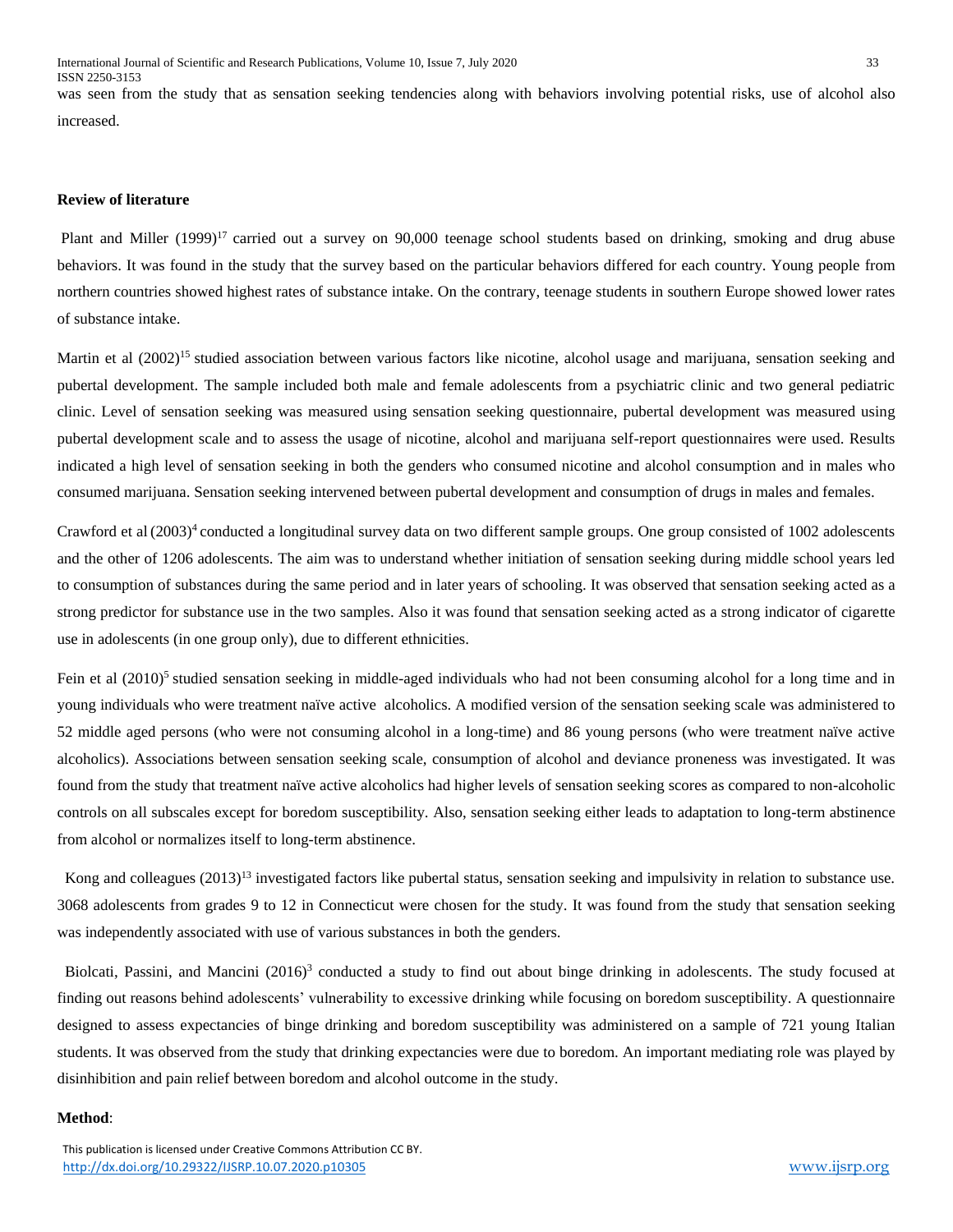The following study is a quantitative research to find whether alcohol dependence and sensation seeking are related to each other or not.

#### Sample

For the study, a small sample of 94 randomly selected adolescents from the city of Dehradun of different universities and colleges were chosen. The sample consists of 47 male adolescents and 47 female adolescents who were contacted personally and were explained the purpose of the study.

The participants responded to the questionnaires on their free will and they were requested to provide correct and complete information that would be kept confidential.

# **Hypotheses**:

- 1. It is expected that Alcohol Dependence will be significantly correlated with Sensation Seeking in males and females.
- 2. Boredom susceptibility (BS) is significantly correlated to alcohol dependence in males.
- 3. Boredom susceptibility (BS) is significantly correlated to alcohol dependence in females.
- 4. Disinhibition (DIS) is significantly correlated to alcohol dependence in males.
- 5. Disinhibition (DIS) is significantly correlated to alcohol dependence in females.
- 6. Experience seeking (ES) is significantly correlated to alcohol dependence in males.
- 7. Experience seeking (ES) is significantly correlated to alcohol dependence in females.
- 8. Thrill/Adventure Seeking (TAS) is significantly correlated to alcohol dependence in males.
- 9. Thrill/Adventure Seeking (TAS) is significantly correlated to alcohol dependence in females.

# **Statistical tools:**

For the collection of data the following tools were used: 1) alcohol dependence was measured using the Severity of Alcohol Dependence Questionnaire (SADQ). The questionnaire is a self-report test that containing 20-items that assesses severity of dependence on alcohol. The scoring for the test is based on a 4-point scale ranging from "Almost Never" (score 0) to "Nearly Always" (score 3). The overall score ranges from 0 to 60, test-retest reliability is 0.85. Factor analysis yields single main factor accounting for 53 per cent of variance.

2) For measuring the psychological variable of sensation seeking, the Sensation Seeking Scale by Marvin Zuckerman (1964) was used. It is a 40- item self-report test that measures the four subscales: a) Boredom Susceptibility (BS), b) Disinhibition (DIS), c) Experience Seeking (ES), d) Thrill and Adventure Seeking (TAS). The total score helps in understanding an individual's inclination towards unique, different, experiences and engaging in behaviors with a potential for risk in order to achieve stimulation.

The collected data was compiled and analyzed using Microsoft Excel (MS Excel- 2013). The Pearson correlation coefficient was used to find out the relation between alcohol dependence and sensation seeking.

#### **Results**

As represented in Table (1), Pearson's r correlation coefficient method yielded a score of 0.069 between the variables of Alcohol Dependence and Sensation Seeking for male sample (n=47), and in Table (2) a correlation of 0.026 for female sample (n=47).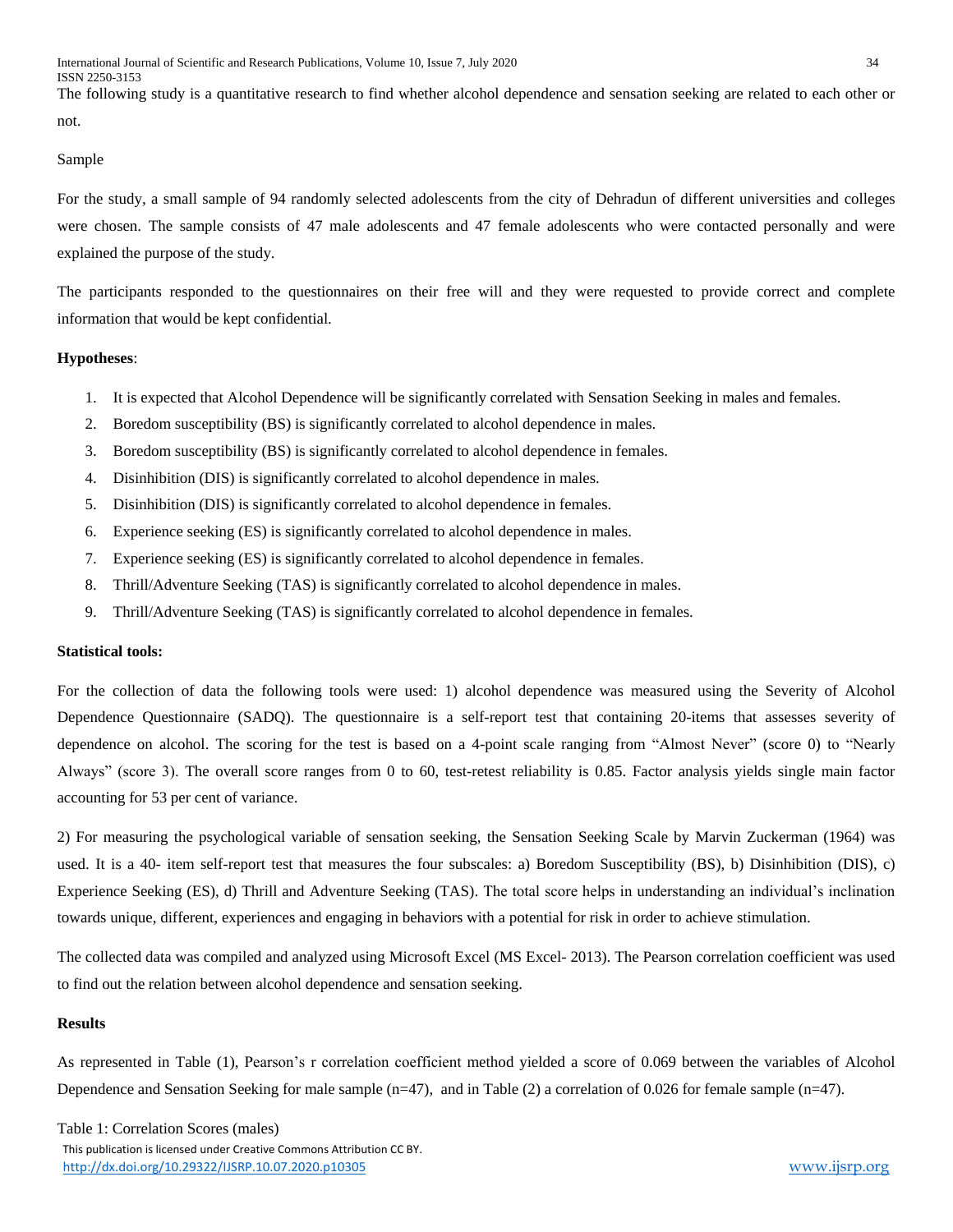| -9199            |       |               |                |               |            |               |  |  |  |  |  |
|------------------|-------|---------------|----------------|---------------|------------|---------------|--|--|--|--|--|
| Alcohol          |       | Overall       | <b>Boredom</b> | Disinhibition | Experience | Thrill<br>and |  |  |  |  |  |
| Dependence       |       | Sensation     | Susceptibility |               | Seeking    | Adventure     |  |  |  |  |  |
| correlated with- |       | Seeking Scale |                |               |            | Seeking       |  |  |  |  |  |
|                  |       |               |                |               |            |               |  |  |  |  |  |
| Males            | (high | 0.069         | $0.274**$      | 0.053         | 0.107      | $-0.208$      |  |  |  |  |  |
| scores)          |       |               |                |               |            |               |  |  |  |  |  |
| Males            | (low) |               | $-0.274$       | $-0.053$      | $-0.107$   | 0.208         |  |  |  |  |  |
| scores)          |       |               |                |               |            |               |  |  |  |  |  |

## Table 2: Correlation scores (females)

| Alcohol          | Overall          | Boredom        | Disinhibition | Experience | Thrill    | and |
|------------------|------------------|----------------|---------------|------------|-----------|-----|
| Dependence       | <b>Sensation</b> | Susceptibility |               | Seeking    | Adventure |     |
| correlated with- | Seeking Scale    |                |               |            | Seeking   |     |
|                  |                  |                |               |            |           |     |
| (high<br>Females | 0.026            | 0.034          | $-0.074$      | $0.205*$   | $-0.073$  |     |
| scores)          |                  |                |               |            |           |     |
| Females<br>(low) |                  | $-0.034$       | 0.074         | $-0.205$   | 0.073     |     |
| scores)          |                  |                |               |            |           |     |

Boredom Susceptibility is significantly correlated with alcohol dependence in males (Table 1). Experience seeking is significantly correlated with alcohol dependence in females (Table 2).

#### **Discussion**

Overtime consumption and dependence on alcohol has risen to a great extent. The trend of consuming alcohol has increased to a great level and the highest consumers are today's youth. Our study observed that certain factors from sensation seeking like boredom susceptibility amongst males and experience seeking among females may act as important factors contributing to the reason as to why people may be dependent on alcohol.

Having a lack of interest in one's environment characterized by a state of idleness is called boredom. As observed from the study, high rates of boredom are related with consumption of alcohol in males. Male adolescents are usually engaged in many physical activities like sports however due to development and the new trends today males are now shifting their leisure motivation activities from just playing sports to engaging in consumption of alcohol making them more dependent towards it. One reason for this could be peer influence or befriending other people who are themselves involved in behaviors that is similar to one's own behavior. Ivaniushina and colleagues (2019)<sup>8</sup> have highlighted in their study, the influence of peers on drinking behavior in adolescents. According to the study factors such as boredom contribute to the reason for consuming alcohol.

 This publication is licensed under Creative Commons Attribution CC BY. Disinhibition is the ability to express impulses or seeking release via alcohol, partying etc. Disinhibition was not correlated with alcohol dependence amongst both the genders. One possible reason regarding why disinhibiton was not correlated with alcohol dependence could be that the paper majorly was concerned about alcohol, factors such as smoking and drug abuse were not taken into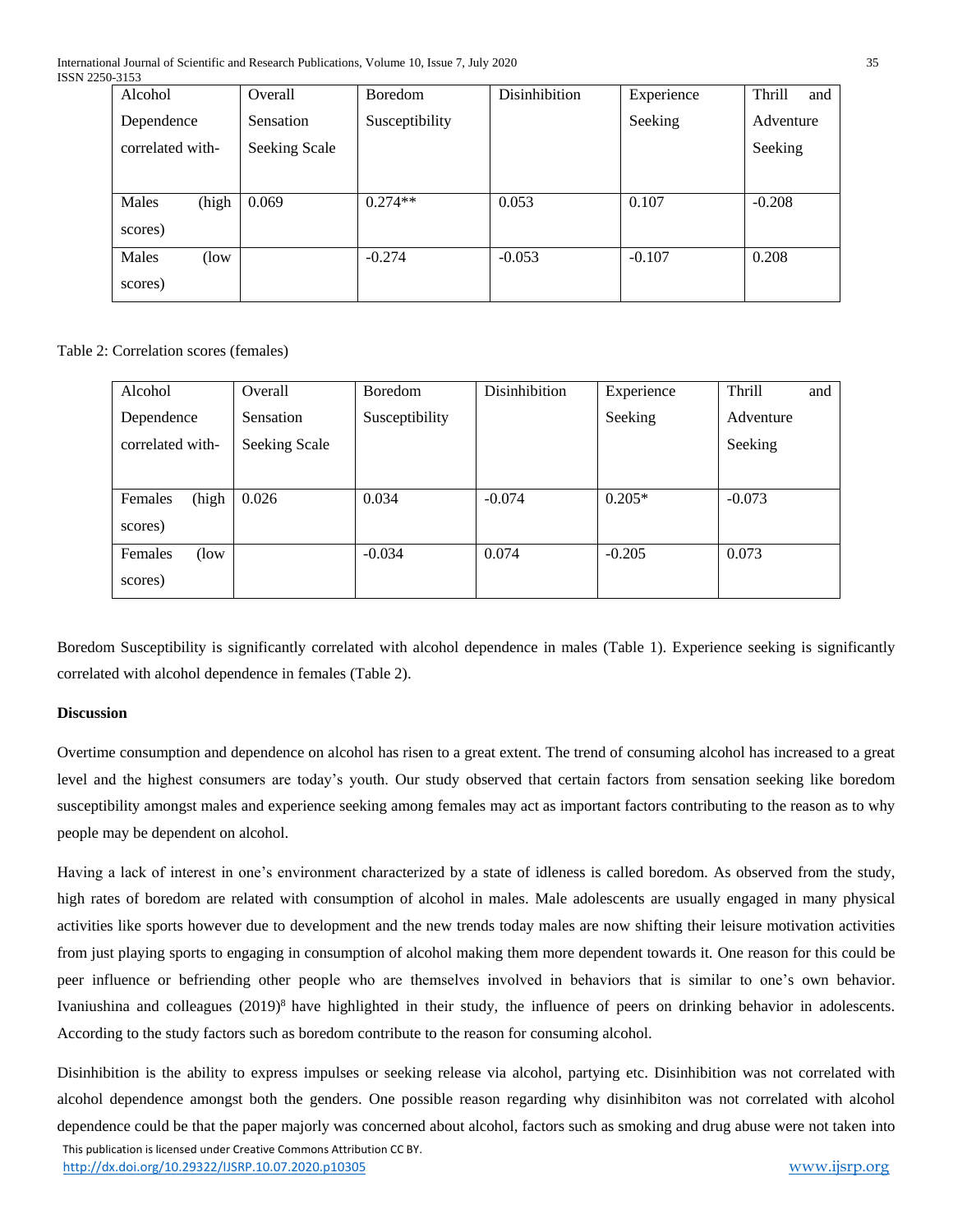consideration. Flory and Manuck (2009)<sup>6</sup> conducted a study to assess associations between impulsiveness and smoking on a sample 1284 adults. It was found from the study that factors like disinhibition were associated with use of tobacco and behaviors associated with attainment of rewards were related with smoking. So for the present study it could be a notion that the sample chosen was more inclined towards use of cigarettes, tobacco or other substances to express impulses rather than just being dependent on alcohol.

Experience seeking is concerned with experiencing or facing novel or complex stimulus, young people are often looking out for novel experiences and during that age they are exploring new and complex things, this could be one of the major reasons as to why there is a significant correlation between alcohol dependence and experience seeking. According to the present study experience seeking was significantly correlated with alcohol dependence in females. One possible notion to this could be that the Indian society is still developing in terms of giving females the same amount of respect, status and autonomy that males are given. Most females today are frowned upon for leaving their homes for work or any other purpose. These restrictions not only become a physical barrier stopping them to go out of their houses for any work but also a psychological one where they feel dictated on how to act morally, repress their impulses and without questioning conform to the norms that have been precisely dictated by the society. Thus, the factor of being always restricted might increase more curiosity amongst females to enjoy new experiences, for the matter of fact even consuming alcohol.

The subscale of Thrill and Adventure seeking showed a negative correlation in both the samples. With thrill and adventure also comes in the factor of risk. One of the reasons underlying this could be that we as people living in India are bounded by a collectivistic culture, implying that all our beliefs, behaviors and our personalities too are determined by people whom we live with, that is our family. There are various rules of conduct as to how families want their children to behave, this also means that sometimes the parental supervision is such that young people are told strictly to be around a good peer group, not perform activities that are risky. Visser et al<sup>22</sup> conducted a study to find out how different types of parenting led to increased use of alcohol. Sometimes, the parenting style may also become extremely overindulgent or overprotective where the child seems to lose on to their personal lives, there may be extreme supervision from the side of parents and thus the children may fear engaging in any adventurous activities like mountaineering, skiing or for that matter even trying any kind of substance simply due to authority figures who vehemently tell their children to be disciplined and not engaging in any risk related behavior.

#### **Conclusion**

The alcohol dependence rates of adolescents in Dehradun was measured and it was seen that alcohol dependence is not significantly correlated with overall sensation seeking. Factors like boredom susceptibility among males and experience seeking among females were however found to be significantly correlated with alcohol dependence.

#### **Strengths**

The present study highlights not just the relation between alcohol consumption, dependence and sensation seeking but it also lays importance on the current trends that are being adopted by the youth of today. It also emphasizes the countries that are highest on the rate of alcohol consumption and the lowest alcohol consuming countries. The study focuses on the rate of alcohol consumption in the city of Dehradun. Also, it takes into consideration both the genders who consume alcohol.

#### **Limitations**

 This publication is licensed under Creative Commons Attribution CC BY. <http://dx.doi.org/10.29322/IJSRP.10.07.2020.p10305> [www.ijsrp.org](http://www.ijsrp.org/) The study has majorly focused on just sensation seeking as a potential cause underlying alcohol addiction. The rest of the causes are not given so much weightage. The study has not focused on qualitative, demographic factors of alcohol consumption.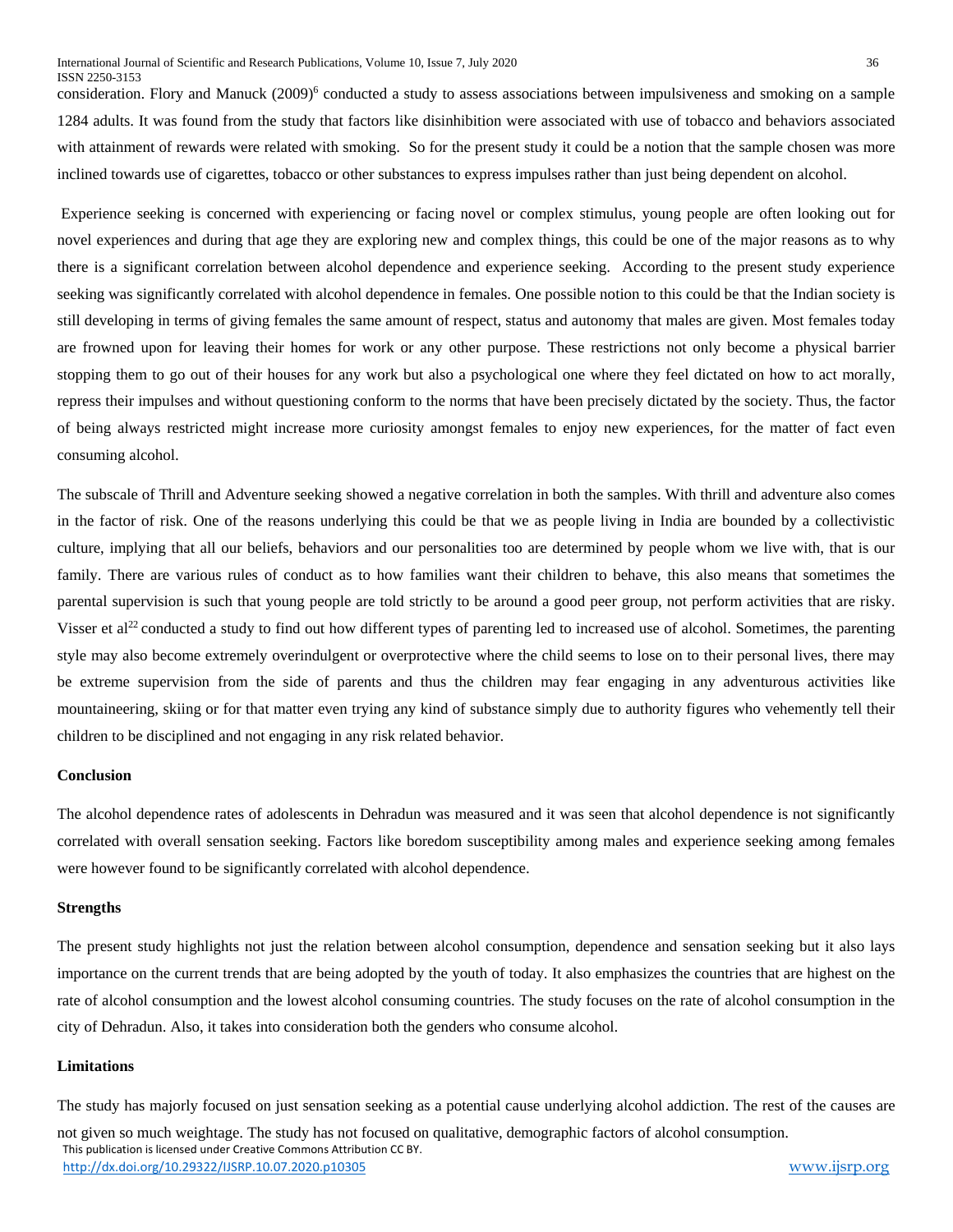#### **Suggestions as a psychologist**

A psychologist has an integral role to play in helping people suffering from alcohol addiction or any other alcohol use disorder. A psychologist can provide counselling along with therapies. Since, substance abuse addicts often have bad interpersonal relations with their family members, a psychologist can provide counselling to the family members of an addict and make them understand that as family members they have an integral role to play in helping the person get rid of the addiction problem and provide them support. They can help these people to manage their vocational skills and all other important skills required to maintain a healthy living in a society.

## **References**

- 1. Alcohol Consumption in India. (n.d.). Retrieved from https://www.mapsofindia.com/my-india/india/alcohol-consumption-inindia.
- 2. Becker, H. C. (2014). Alcohol Dependence, Withdrawal, and Relapse. Neurobiology of Alcohol Dependence, 377–410. doi: 10.1016/b978-0-12-405941-2.00019-5
- 3. Biolcati, R., Passini, S., & Mancini, G. (2016). "I cannot stand the boredom." Binge drinking expectancies in adolescence. *Addictive Behaviors Reports*, *3*, 70–76. doi: 10.1016/j.abrep.2016.05.001
- 4. Crawford, A. M., Pentz, M. A., Chou, C.-P., Li, C., & Dwyer, J. H. (2003). Parallel developmental trajectories of sensation seeking and regular substance use in adolescents. *Psychology of Addictive Behaviors*, *17*(3), 179–192. doi: 10.1037/0893- 164x.17.3.179
- 5. Fein, G., Sclafani, V. D., & Finn, P. (2010). Sensation Seeking in Long-Term Abstinent Alcoholics, Treatment-Naïve Active Alcoholics, and Nonalcoholic Controls. Alcoholism: Clinical and Experimental Research, 34(6), 1045–1051. doi: 10.1111/j.1530-0277.2010.01179.x
- 6. Flory, J. D., & Manuck, S. B. (2009). Impulsiveness and Cigarette Smoking. *Psychosomatic Medicine*, *71*(4), 431–437. doi: 10.1097/psy.0b013e3181988c2d
- 7. Indian Alcohol Consumption Report 2018 The Changing Behavior of the Market ResearchAndMarkets.com. (2018, November 12). Retrieved from [https://www.businesswire.com/news/home/20181112005505/en/Indian-Alcohol-Consumption-](https://www.businesswire.com/news/home/20181112005505/en/Indian-Alcohol-Consumption-Report-2018---Changing)[Report-2018---Changing.](https://www.businesswire.com/news/home/20181112005505/en/Indian-Alcohol-Consumption-Report-2018---Changing)
- 8. Ivaniushina, V., Titkova, V., & Alexandrov, D. (2019). Peer influence in adolescent drinking behaviour: a protocol for systematic review and meta-analysis of stochastic actor-based modeling studies. *BMJ Open*, *9*(7). doi: 10.1136/bmjopen-2018- 028709
- 9. Jordan, C. J., & Andersen, S. L. (2017). Sensitive periods of substance abuse: Early risk for the transition to dependence. *Developmental Cognitive Neuroscience*, *25*, 29–44. doi: 10.1016/j.dcn.2016.10.004
- 10. Juyal R., Bansal R., kishore S., Negi S.K., Chandra R., Semwal J. (2006). Substance Use Among Intercollege Students in District Dehradun. *Indian journal of community medicine,* 31(4).
- 11. Khosla, V., Thankappan, K. R., Mini, G. K., & Sarma, P. S. (2008, July). Prevalence & predictors of alcohol use among college students in Ludhiana, Punjab, India. Retrieved fro[m https://www.ncbi.nlm.nih.gov/pubmed/18820363.](https://www.ncbi.nlm.nih.gov/pubmed/18820363)
- 12. Kishinchand Chellaram College. (n.d.). Retrieved fro[m http://www.kccollege.edu.in/.](http://www.kccollege.edu.in/)

 This publication is licensed under Creative Commons Attribution CC BY. <http://dx.doi.org/10.29322/IJSRP.10.07.2020.p10305> [www.ijsrp.org](http://www.ijsrp.org/)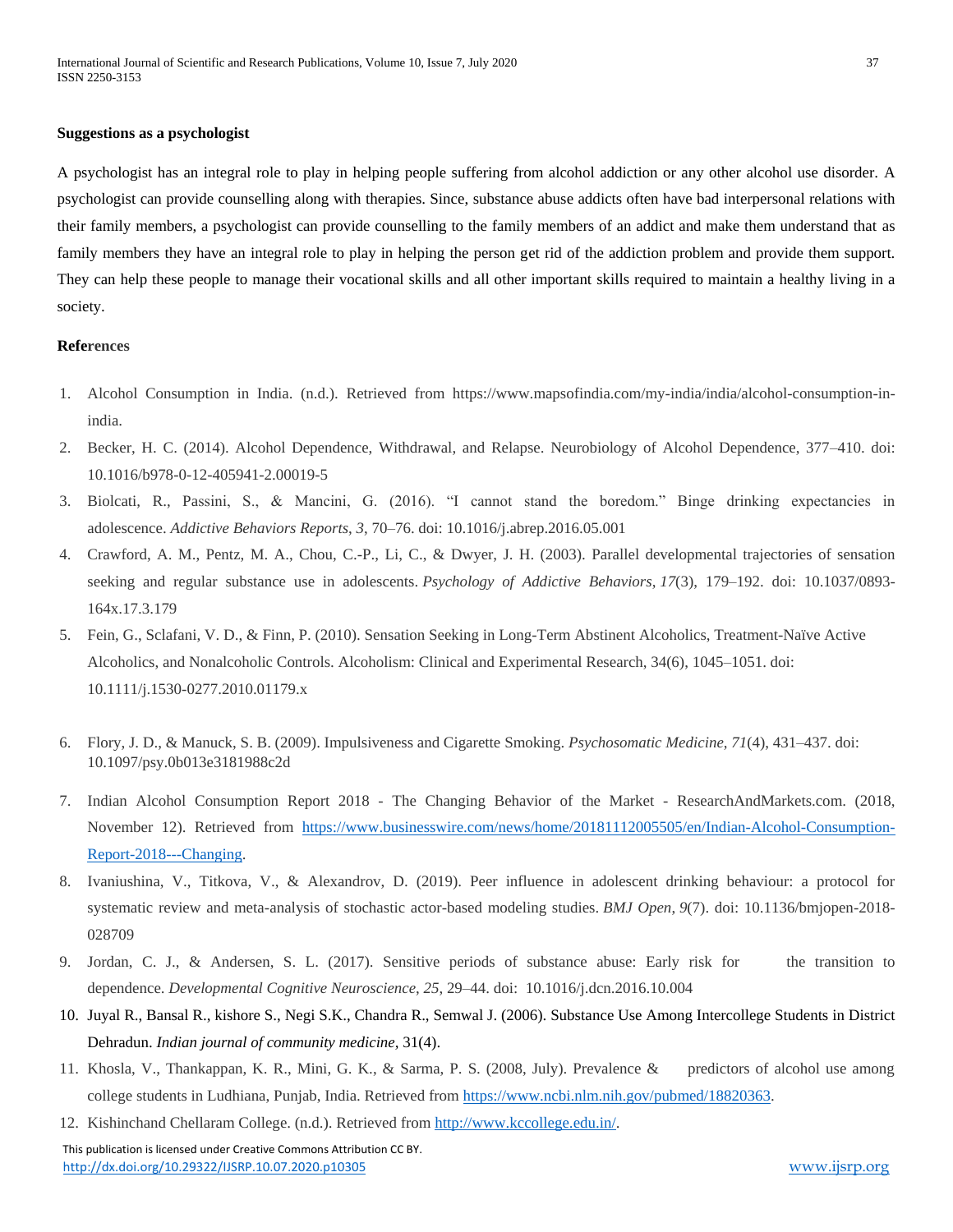- 13. Kong, G., Smith, A. E., Mcmahon, T. J., Cavallo, D. A., Schepis, T. S., Desai, R. A., … Krishnan-Sarin, S. (2013). Pubertal Status, Sensation-Seeking, Impulsivity, and Substance Use in High School–Aged Boys and Girls. *Journal of Addiction Medicine*, *7*(2), 116–121. doi: 10.1097/adm.0b013e31828230ca
- 14. Legrand, F. D., Gomà-I-Freixanet, M., Kaltenbach, M. L., & Joly, P. M. (2007). Association between sensation seeking and alcohol consumption in French college students: Some ecological data collected in "open bar" parties. *Personality and Individual Differences*, *43*(7), 1950–1959. doi: 10.1016/j.paid.2007.05.003
- 15. Martin, C. A., Kelly, T. H., Rayens, M. K., Brogli, B. R., Brenzel, A., Smith, W. J., & Omar, H. A. (2002). Sensation Seeking, Puberty, and Nicotine, Alcohol, and Marijuana Use in Adolescence. Journal of the American Academy of Child & Adolescent Psychiatry, 41(12), 1495–1502. doi: 10.1097/00004583-200212000-00022
- 16. Mccarthy, D. M., Miller, T. L., Smith, G. T., & Smith, J. A. (2001). Disinhibition and expectancy in risk for alcohol use: comparing black and white college samples. *Journal of Studies on Alcohol*, *62*(3), 313–321. doi: 10.15288/jsa.2001.62.313
- 17. Plant, M. (2001). Young People And Alcohol: An International Insight. *Alcohol and Alcoholism*, *36*(6), 513–515. doi: 10.1093/alcalc/36.6.513
- 18. Ritson, B. (2003). The 1999 ESPAD Report. The European School Survey Project on Alcohol and Other Drug Use among Students in 30 European Countries.: By Bjorn Hibell, Barboro Andersson, Salme Ahlstrom, Olga Balakireva, Thoroddur Bjarnason, Anna Kokkevi and Mark Morgan. The Swedish Council for Information on Alcohol and Other Drugs, Stockholm. 2000, 384pp., 30. ISBN: 91-7278-080-0. *Alcohol and Alcoholism*, *38*(1), 99–99. doi: 10.1093/alcalc/agg034
- 19. Sampson, R. J. (1992). A General Theory of Crime. By Michael R. Gottfredson and Travis Hirschi. Stanford University Press, 1990. 297 pp. Cloth \$39.50; paper \$12.95. *Social Forces*, *71*(2), 545–546. doi: 10.1093/sf/71.2.545
- 20. Saxena, V., Saxena, Y., Kishore, G., & Kumar, P. (2010). A study on substance abuse among school going male adolescents of Doiwala Block, District Dehradun. *Indian Journal of Public Health*, *54*(4), 197. doi: 10.4103/0019-557x.77260
- 21. Stacy, A. W., Newcomb, M. D., & Bentler, P. M. (1993). Cognitive Motivations and Sensation Seeking as Long-Term Predictors of Drinking Problems. *Journal of Social and Clinical Psychology*, *12*(1), 1–24. doi: 10.1521/jscp.1993.12.1.1
- 22. Visser, L., Winter, A. F. D., Vollebergh, W. A., Verhulst, F. C., & Reijneveld, S. A. (2013). The Impact of Parenting Styles on Adolescent Alcohol Use: The TRAILS Study. *European Addiction Research*, *19*(4), 165–172. doi: 10.1159/000342558
- 23. Wiesbeck, G., Wodarz, N., Mauerer, C., Thome, J., Jakob, F., & Boening, J. (1996). Sensation seeking, alcoholism and dopamine activity. *European Psychiatry*, *11*(2), 87–92. doi: 10.1016/0924-9338(96)84785-7
- 24. Wilkinson, A. V., Shete, S., Spitz, M. R., & Swann, A. C. (2011). Sensation Seeking, Risk Behaviors, and Alcohol Consumption among Mexican Origin Youth. *Journal of Adolescent Health*, *48*(1), 65–72. doi: 10.1016/j.jadohealth.2010.05.002
- 25. Zuckerman, M., Ball, S., & Black, J. (1990). Influences of sensation seeking, gender, risk appraisal, and situational motivation on smoking. *Addictive Behaviors*, *15*(3), 209–220. doi: 10.1016/0306-4603(90)90064-5

Appendix:

# SEVERITY OF ALCOHOL DEPENDENCE QUESTIONNAIRE (SADQ-C) 1

NAME\_\_\_\_\_\_\_\_\_\_\_\_\_\_\_\_\_\_\_\_\_\_\_\_\_\_\_\_\_\_\_\_\_\_\_\_\_\_\_\_\_\_AGE\_\_\_\_\_\_\_\_\_\_\_\_No.\_\_\_\_\_\_\_

DATE:

Please recall a typical period of heavy drinking in the last 6 months.

 This publication is licensed under Creative Commons Attribution CC BY. <http://dx.doi.org/10.29322/IJSRP.10.07.2020.p10305> [www.ijsrp.org](http://www.ijsrp.org/)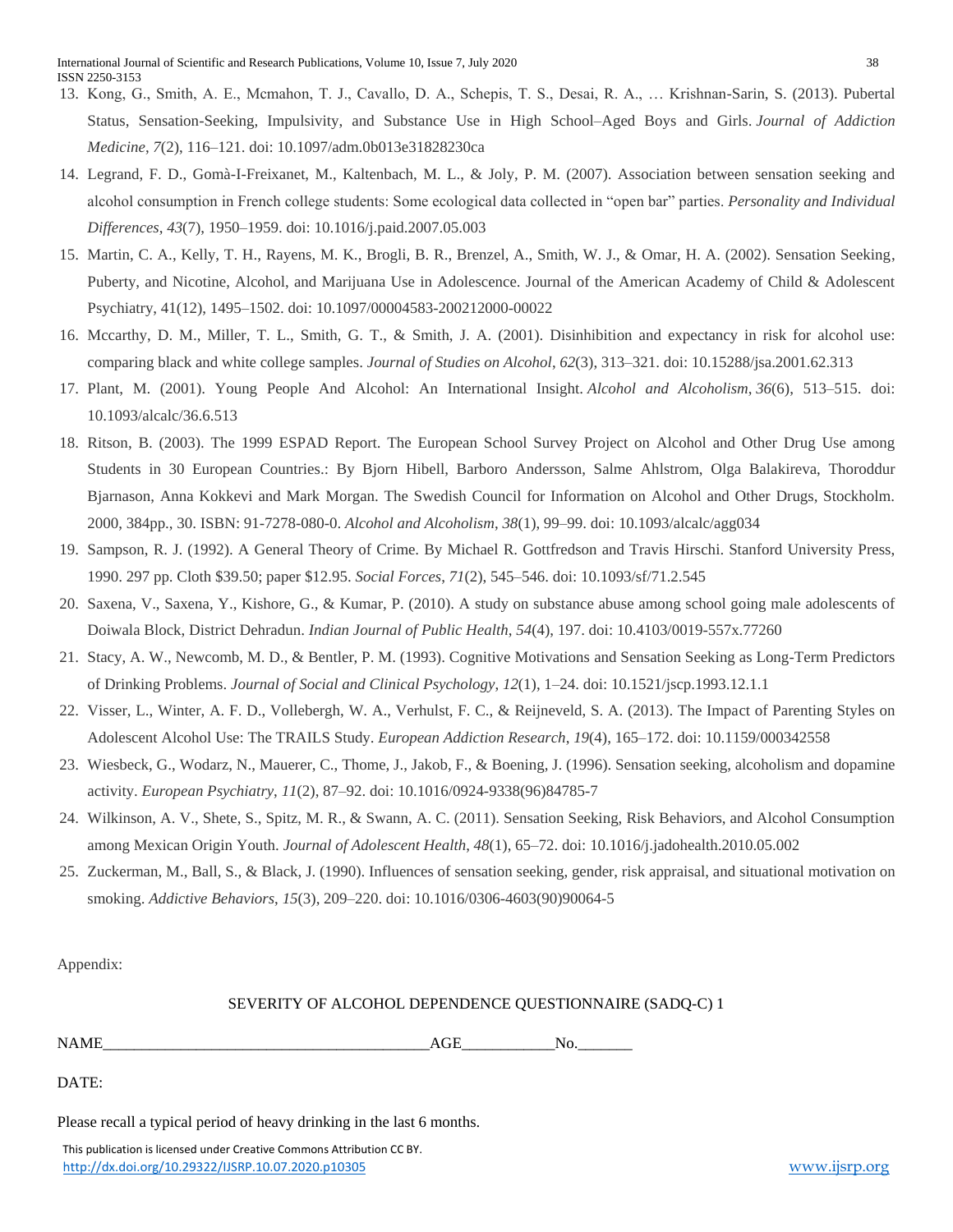International Journal of Scientific and Research Publications, Volume 10, Issue 7, July 2020 39 ISSN 2250-3153 When was this? Month: ………………………………. Year……………………………..

Please answer all the following questions about your drinking by circling your most appropriate response.

During that period of heavy drinking

1. The day after drinking alcohol, I woke up feeling sweaty.

ALMOST NEVER SOMETIMES OFTEN NEARLY ALWAYS

2. The day after drinking alcohol, my hands shook first thing in the morning.

ALMOST NEVER SOMETIMES OFTEN NEARLY ALWAYS

3. The day after drinking alcohol, my whole body shook violently first thing in the morning if I didn't have a drink.

ALMOST NEVER SOMETIMES OFTEN NEARLY ALWAYS

4. The day after drinking alcohol, I woke up absolutely drenched in sweat.

ALMOST NEVER SOMETIMES OFTEN NEARLY ALWAYS

5. The day after drinking alcohol, I dread waking up in the morning.

ALMOST NEVER SOMETIMES OFTEN NEARLY ALWAYS

6. The day after drinking alcohol, I was frightened of meeting people first thing in the morning.

ALMOST NEVER SOMETIMES OFTEN NEARLY ALWAYS

7. The day after drinking alcohol, I felt at the edge of despair when I awoke.

ALMOST NEVER SOMETIMES OFTEN NEARLY ALWAYS

8. The day after drinking alcohol, I felt very frightened when I awoke.

ALMOST NEVER SOMETIMES OFTEN NEARLY ALWAYS

9. The day after drinking alcohol, I liked to have an alcoholic drink in the morning.

ALMOST NEVER SOMETIMES OFTEN NEARLY ALWAYS

10. The day after drinking alcohol, I always gulped my first few alcoholic drinks down as quickly as possible.

ALMOST NEVER SOMETIMES OFTEN NEARLY ALWAYS

11. The day after drinking alcohol, I drank more alcohol to get rid of the shakes.

ALMOST NEVER SOMETIMES OFTEN NEARLY ALWAYS

12. The day after drinking alcohol, I had a very strong craving for a drink when I awoke.

ALMOST NEVER SOMETIMES OFTEN ALMOST ALWAYS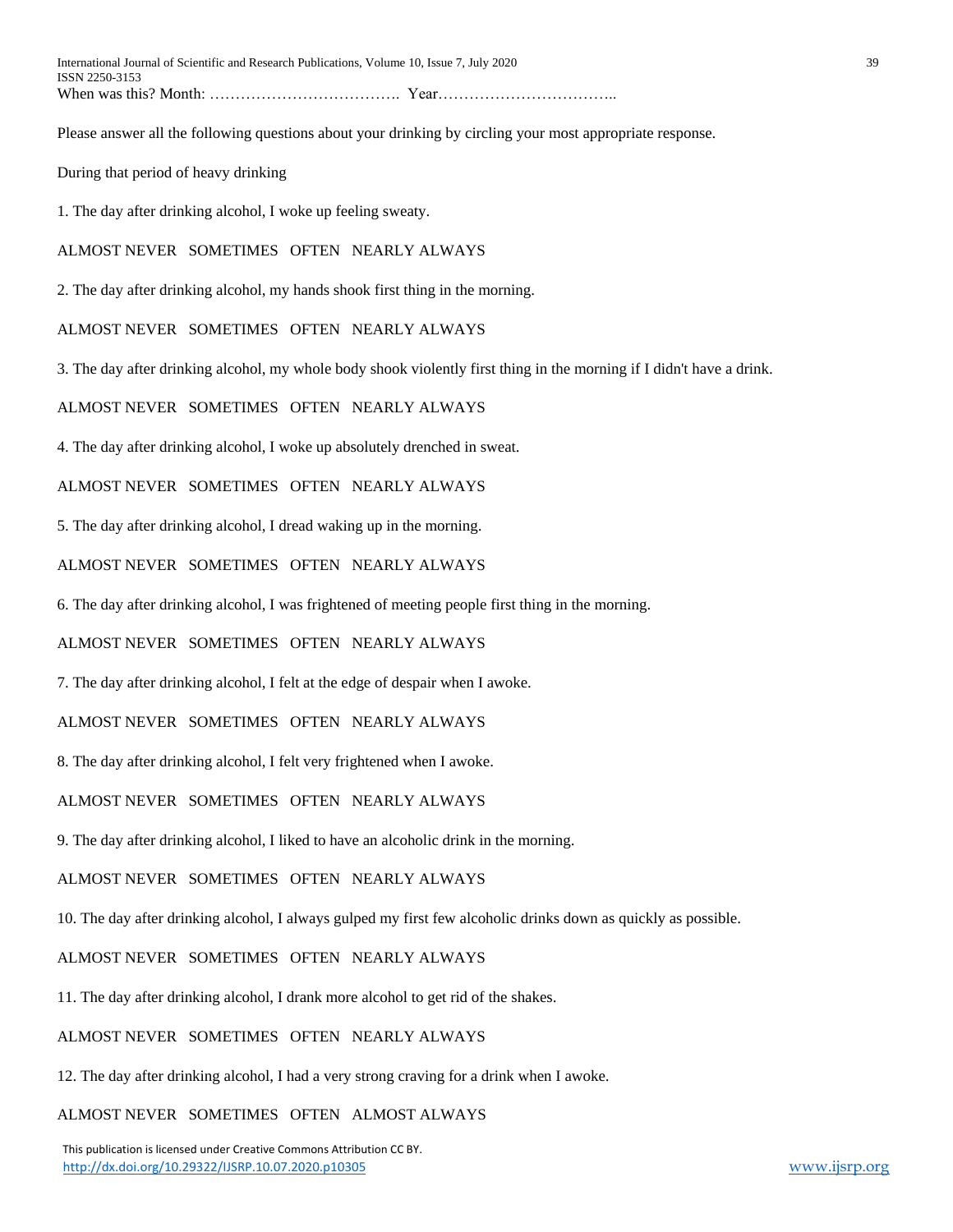# ALMOST NEVER SOMETIMES OFTEN ALMOST ALWAYS

14. I drank more than half a bottle of spirits per day (OR 2 bottles of wine OR 15 beers).

ALMOST NEVER SOMETIMES OFTEN ALMOST ALWAYS

15. I drank more than one bottle of spirits per day (OR 4 bottles of wine OR 30 beers).

ALMOST NEVER SOMETIMES OFTEN ALMOST ALWAYS

16. I drank more than two bottles of spirits per day (OR 8 bottles of wine OR 60 beers)

ALMOST NEVER SOMETIMES OFTEN ALMOST ALWAYS

Imagine the following situation:

1. You have been completely off drink for a few weeks

2. You then drink very heavily for two days

How would you feel the morning after those two days of drinking?

17. I would start to sweat.

NOT AT ALL SLIGHTLY MODERATELY QUITE A LOT

18. My hands would shake.

NOT AT ALL SLIGHTLY MODERATELY QUITE A LOT

19. My body would shake.

NOT AT ALL SLIGHTLY MODERATELY QUITE A LOT

20. I would be craving for a drink.

NOT AT ALL SLIGHTLY MODERATELY QUITE A LOT

#### **SCORE**

Sensation Seeking Scale

- 1. A. I like "wild" uninhibited parties
	- B. I prefer quiet parties with good conversation
- 2. A. There are some movies I enjoy seeing a second or even a third time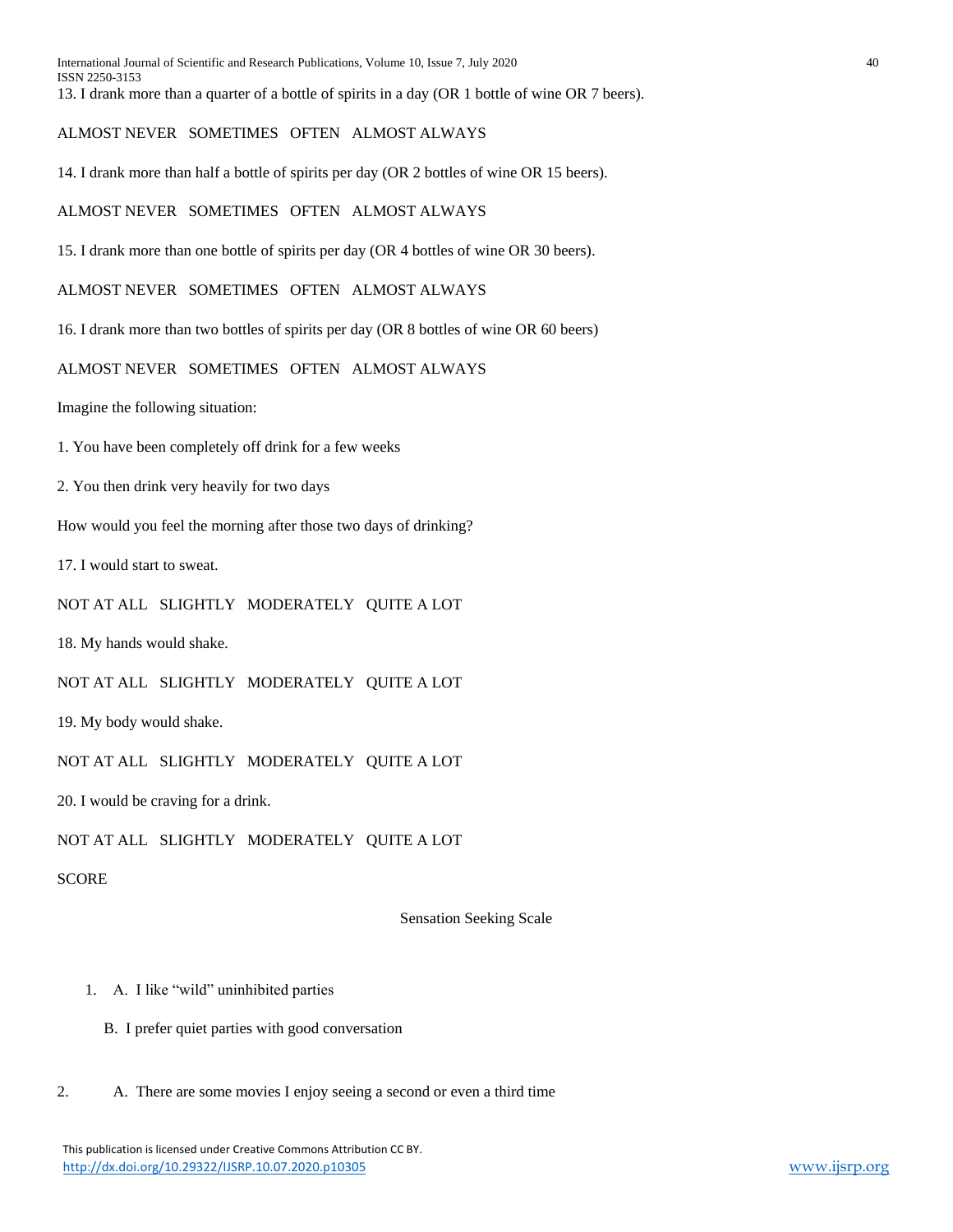- 3. A. I often wish I could be a mountain climber
	- B. I can't understand people who risk their necks climbing mountains
- 4. A. I dislike all body odors
	- B. I like some for the earthly body smells
- 5. A. I get bored seeing the same old faces
	- B. I like to comfortable familiarity of everyday friends
- 6. A. I like to explore a strange city or section of town by myself, even if it means getting lost B.I prefer a guide when I am in a place I don't know well
- 7. A. I dislike people who do or say things just to shock or upset others
	- B. When you can predict almost everything a person will do and say he or she must be a bore
- 8. A. I usually don't enjoy a movie or play where I can predict what will happen in advance
	- B. I don't mind watching a movie or a play where I can predict what will happen in advance
- 9. A. I have tried marijuana or would like to
	- B. I would never smoke marijuana
- 10. A. I would not like to try any drug which might produce strange and dangerous effects on me B. I would like to try some of the new drugs that produce hallucinations
- 11. A. A sensible person avoids activities that are dangerous
- This publication is licensed under Creative Commons Attribution CC BY. <http://dx.doi.org/10.29322/IJSRP.10.07.2020.p10305> [www.ijsrp.org](http://www.ijsrp.org/) B. I sometimes like to do things that are a little frightening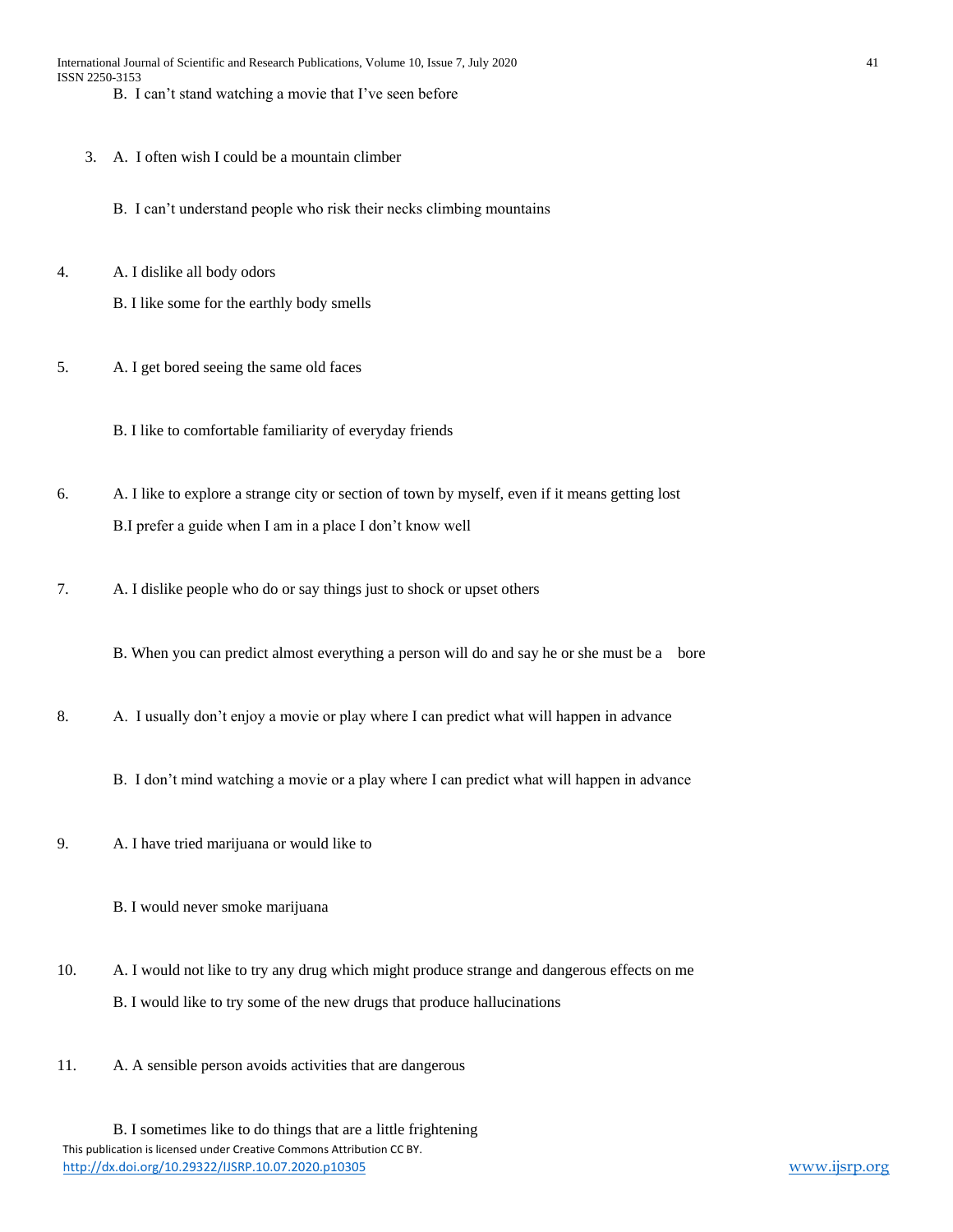12. A. I dislike "swingers" (people who are uninhibited and free about sex)

B. I enjoy the company of real "swingers"

- 13. A. I find that stimulants make me uncomfortable
	- B. I often like to get high (drinking liquor or smoking marijuana)
- 14. A. I like to try new foods that I have never tasted before
	- B. I order the dishes with which I am familiar, so as to avoid disappointment and unpleasantness
- 15. A. I enjoy looking at home movies or travel slides

B. Looking at someone's home movies or travel slides bores me tremendously

- 16. A. I would like to take up the sport of water skiing
	- B. I would not like to take up water skiing
- 17. A. I would like to try surf boarding
	- B. I would not like to try surf boarding

18. A. I would like to take off on a trip with no preplanned or definite routes, or timetable

- B. When I go on a trip I like to plan my route and timetable fairly carefully
- 19. A. I prefer the "down to earth" kinds of people as friends
	- B. I would like to make friends in some of the "far out" groups like artists or "punks"
- 20. A. I would not like to learn to fly an airplane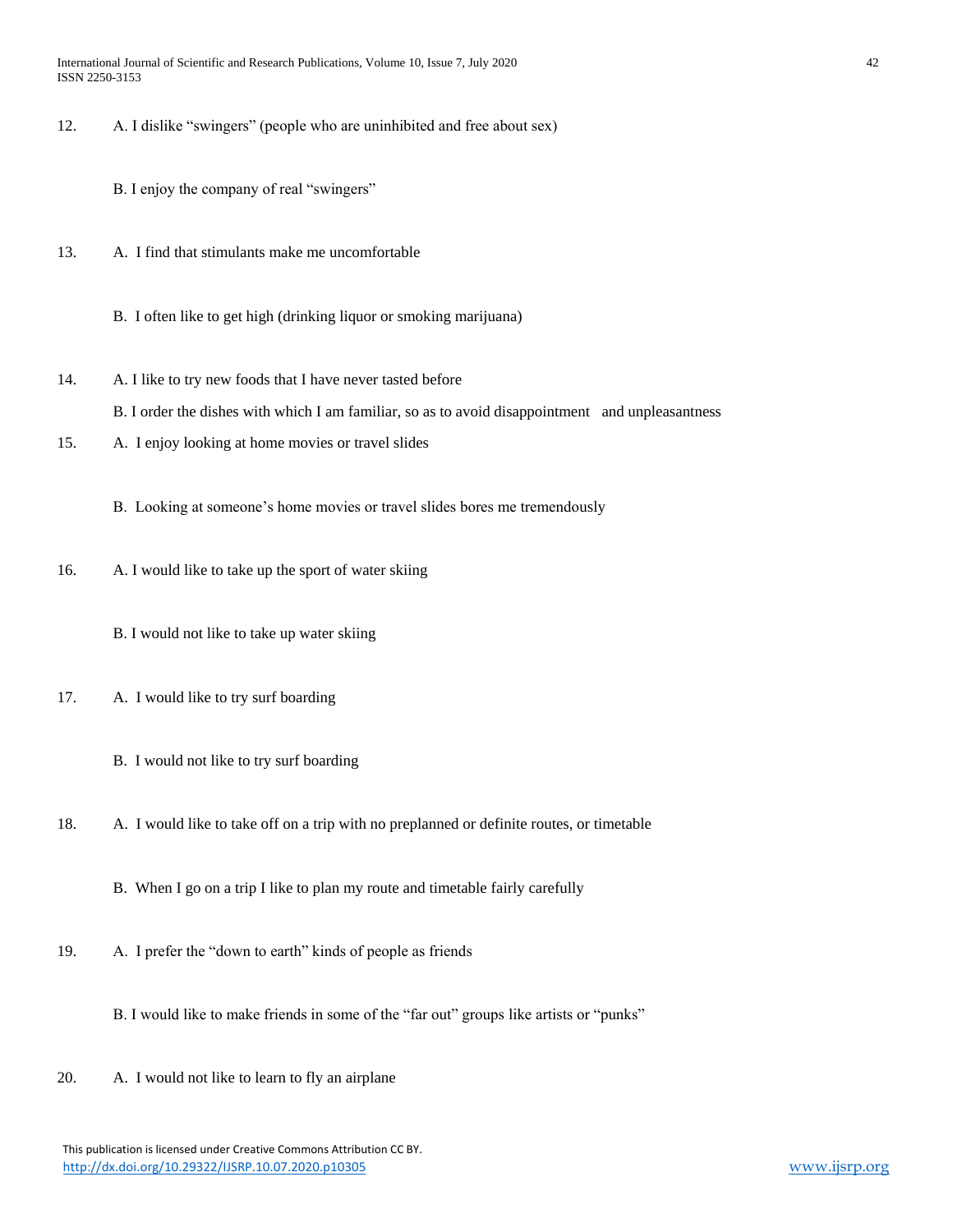21. A. I prefer the surface of the water to the depths

- B. I would like to go scuba diving
- 22. A. I would like to meet some persons who are homosexual (men or women)
	- B. I stay away from anyone I suspect of being "gay or lesbian"
- 23. A. I would like to try parachute jumping
	- B. I would never want to try jumping out of a plane with or without a parachute
- 24. A. I prefer friends who are excitingly unpredictable
	- B. I prefer friends who are reliable and predictable
- 25. A. I am not interested in experience for its own sake
	- B. I like to have new and exciting experiences and sensations even if they are a little frightening, unconventional, or illegal
- 26. A. The essence of good art is in its clarity, symmetry of form and harmony of colors
	- B. I often find beauty in the "clashing" colors and irregular forms of modern paintings
- 27. A. I enjoy spending time in the familiar surroundings of home
	- B. I get very restless if I have to stay around home for any length of time
- 28. A. I like to dive off the high board
	- B. I don't like the feeling I get standing on the high board (or I don't go near it at all)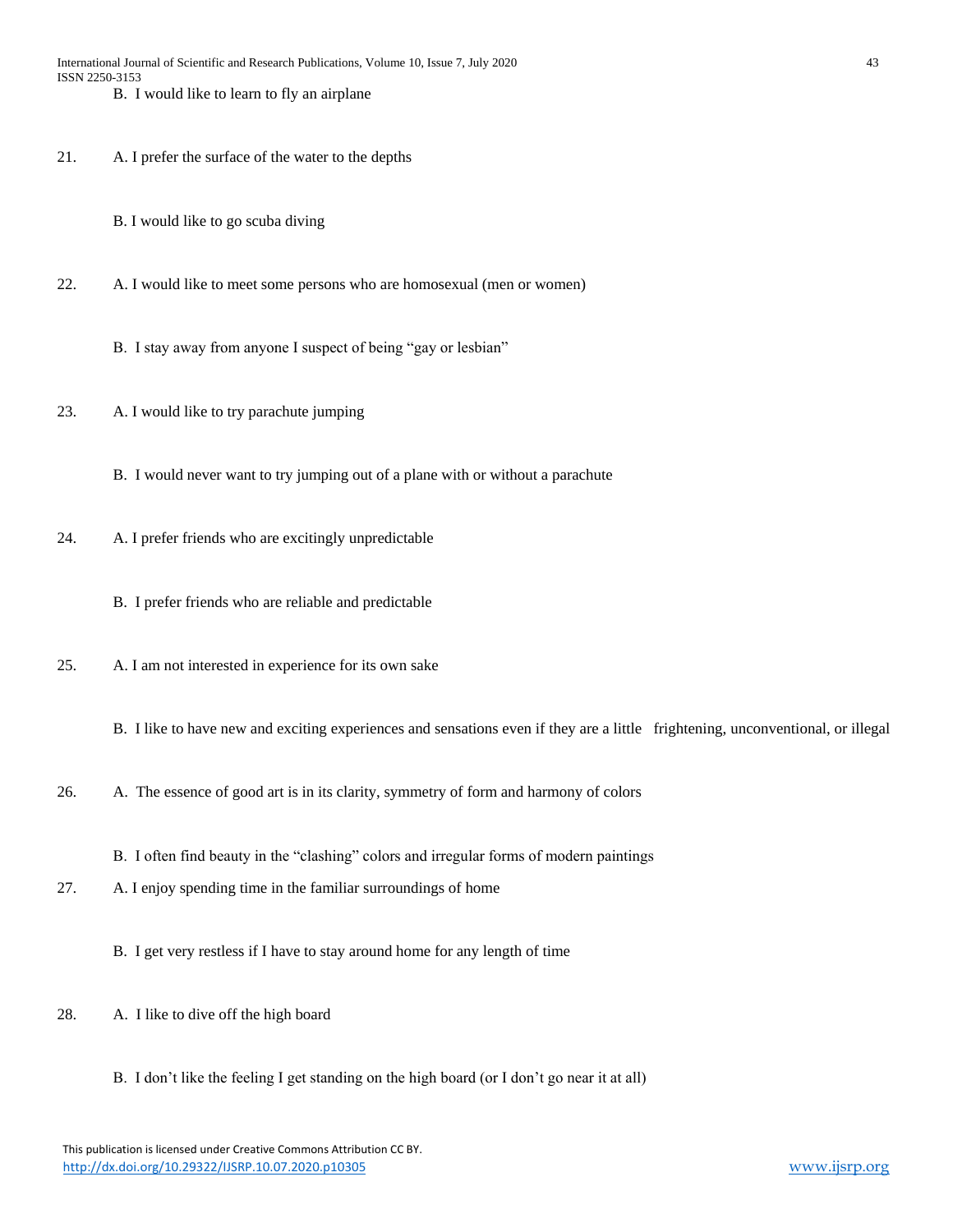- B. I like to date members of the opposite sex who share my values
- 30. A. Heavy drinking usually ruins a party because some people get loud and boisterous
	- B. Keeping the drinks full is the key to a good party
- 31. A. The worst social sin is to be rude
	- B. The worst social sin is to be a bore
- 32. A. A person should have considerable sexual experience before marriage

B. It's better if two married persons begin their sexual experience with each other

33. A. Even if I had the money I would not care to associate with flight rich persons like those in the "jet set"

B. I could conceive of myself seeking pleasures around the world with the "jet set"

34. A. I like people who are sharp and witty even if they do sometimes insult others

- B. I dislike people who have their fun at the expense of hurting the feelings of others
- 35. A. There is altogether too much portrayal of sex in movies
	- B. I enjoy watching many of the "sexy" scenes in movies
- 36. A. I feel best after taking a couple of drinks
	- B. Something is wrong with people who need liquor to feel good
- 37. A. People should dress according to some standard of taste, neatness, and style
	- B. People should dress in individual ways even if the effects are sometimes strange

 This publication is licensed under Creative Commons Attribution CC BY. <http://dx.doi.org/10.29322/IJSRP.10.07.2020.p10305> [www.ijsrp.org](http://www.ijsrp.org/)